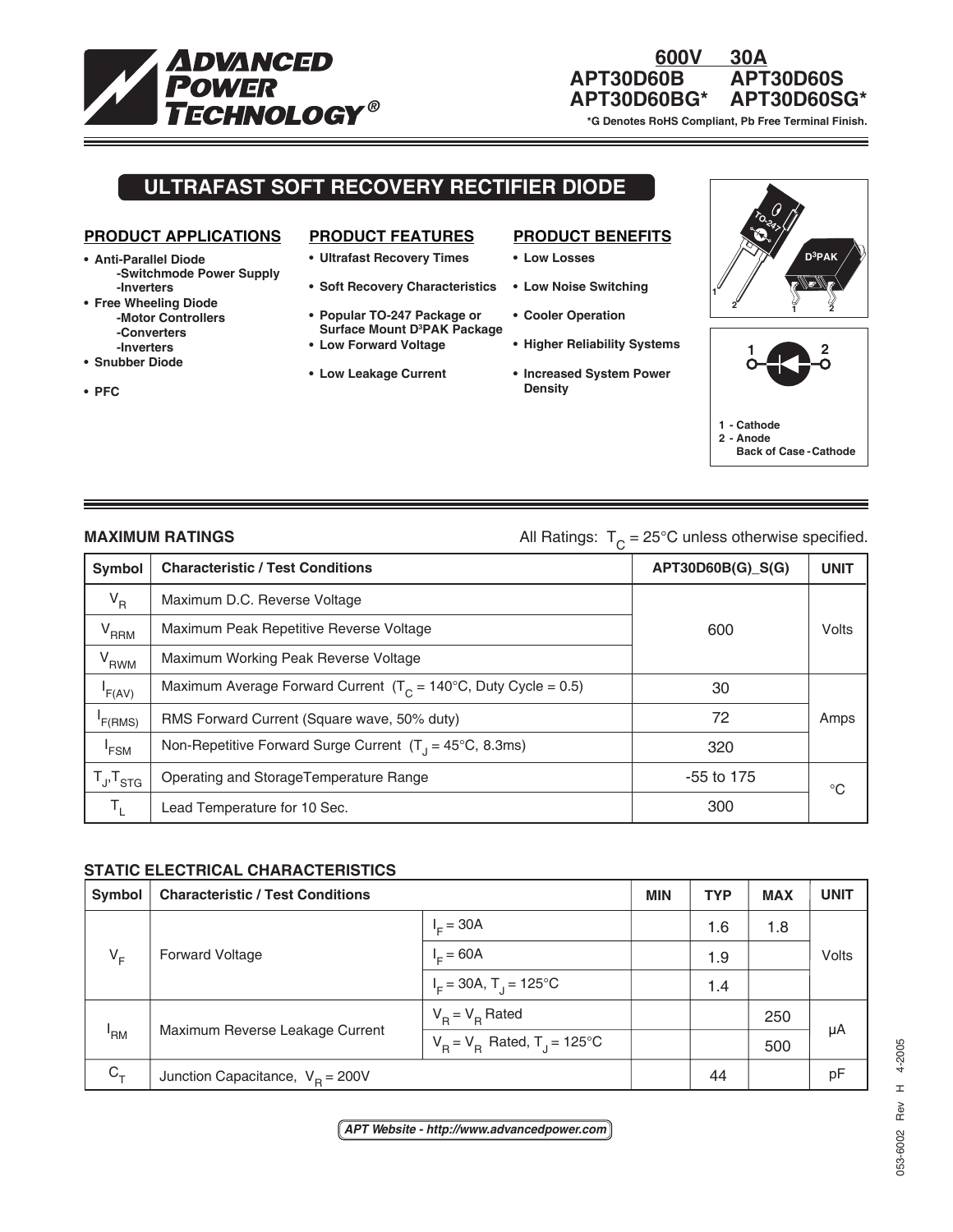#### **DYNAMIC CHARACTERISTICS APT30D60B(G)\_S(G)**

| Symbol   | <b>Characteristic</b>                                                                                                    | <b>Test Conditions</b>                                                               | <b>MIN</b> | <b>TYP</b> | <b>MAX</b> | <b>UNIT</b> |
|----------|--------------------------------------------------------------------------------------------------------------------------|--------------------------------------------------------------------------------------|------------|------------|------------|-------------|
| $t_{rr}$ | $I_F = 1A$ , di <sub>F</sub> /dt = -100A/us, V <sub>R</sub> = 30V, T <sub>J</sub> = 25°C<br><b>Reverse Recovery Time</b> |                                                                                      |            | 23         |            | ns          |
| $t_{rr}$ | <b>Reverse Recovery Time</b>                                                                                             | $I_F = 30A$ , di <sub>r</sub> /dt = -200A/µs<br>$V_B = 400V$ , $T_C = 25^{\circ}C$   |            | 85         |            |             |
| $Q_{rr}$ | Reverse Recovery Charge                                                                                                  |                                                                                      |            | 130        |            | nC          |
| 'RRM     | Maximum Reverse Recovery Current                                                                                         |                                                                                      |            | 4          |            | Amps        |
| $t_{rr}$ | <b>Reverse Recovery Time</b>                                                                                             | $I_F = 30A$ , di <sub>r</sub> /dt = -200A/µs<br>$V_p = 400V$ , $T_c = 125^{\circ}C$  |            | 160        |            | ns          |
| $Q_{rr}$ | Reverse Recovery Charge                                                                                                  |                                                                                      |            | 700        |            | nC          |
| 'RRM     | Maximum Reverse Recovery Current                                                                                         |                                                                                      |            | 8          |            | Amps        |
| $t_{rr}$ | <b>Reverse Recovery Time</b>                                                                                             | $I_F = 30A$ , di <sub>F</sub> /dt = -1000A/µs<br>$V_B = 400V$ , $T_C = 125^{\circ}C$ |            | 70         |            | ns          |
| $Q_{rr}$ | Reverse Recovery Charge                                                                                                  |                                                                                      |            | 1300       |            | nC          |
| 'RRM     | Maximum Reverse Recovery Current                                                                                         |                                                                                      |            | 30         |            | Amps        |

#### **THERMAL AND MECHANICAL CHARACTERISTICS**

| Symbol         | <b>Characteristic / Test Conditions</b> | <b>MIN</b> | <b>TYP</b> | <b>MAX</b> | <b>UNIT</b>     |
|----------------|-----------------------------------------|------------|------------|------------|-----------------|
| $R_{\theta$ JC | Junction-to-Case Thermal Resistance     |            |            | .67        | $\degree$ C/W   |
| $R_{\theta$ JA | Junction-to-Ambient Thermal Resistance  |            |            | 40         |                 |
| $W_{\tau}$     | Package Weight                          |            | 0.22       |            | 0Z              |
|                |                                         |            | 5.9        |            | g               |
| Torque         | <b>Maximum Mounting Torque</b>          |            |            | 10         | Ib•in           |
|                |                                         |            |            | 1.1        | N <sub>em</sub> |

**APT Reserves the right to change, without notice, the specifications and information contained herein.**







**FIGURE 1b, TRANSIENT THERMAL IMPEDANCE MODEL**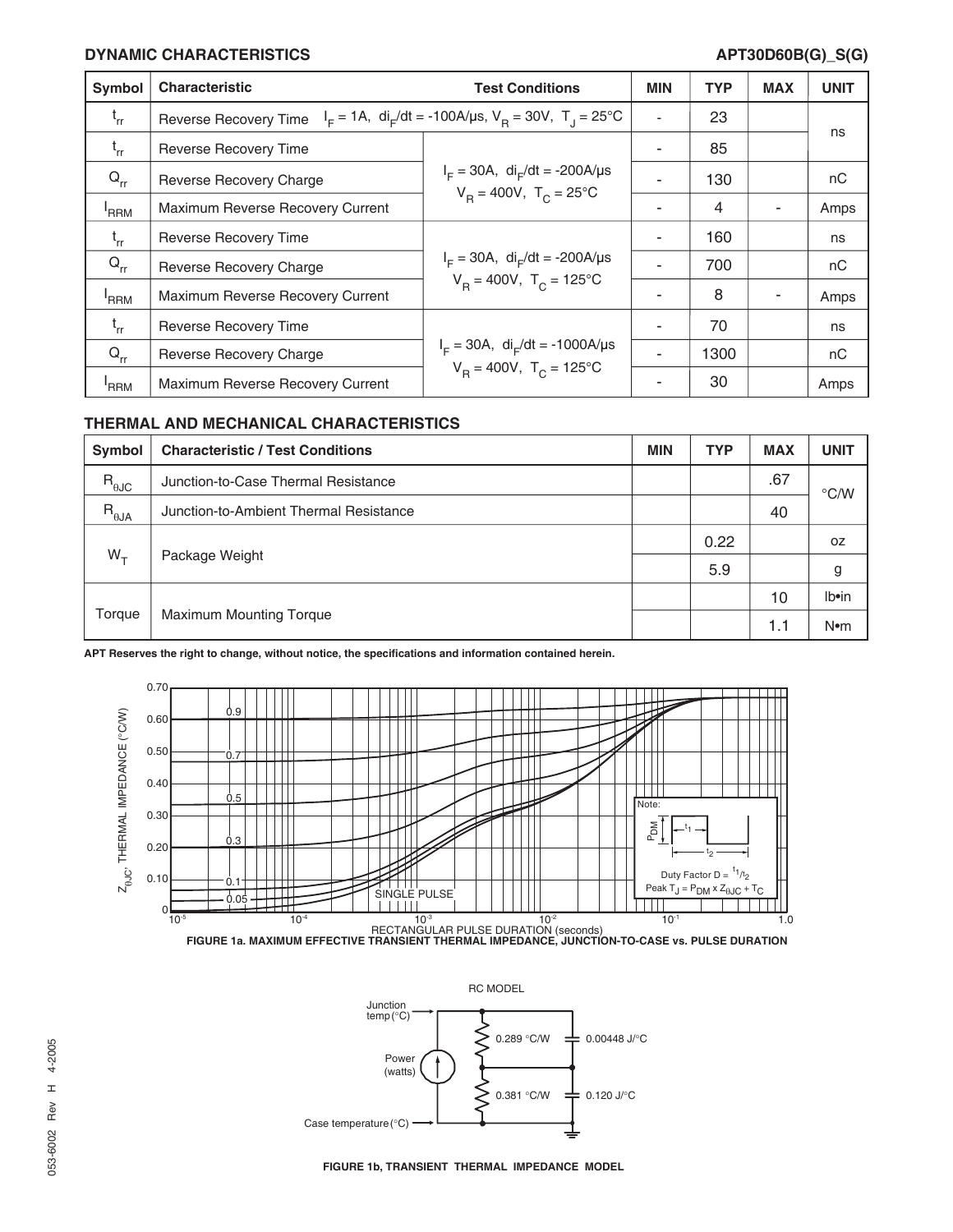

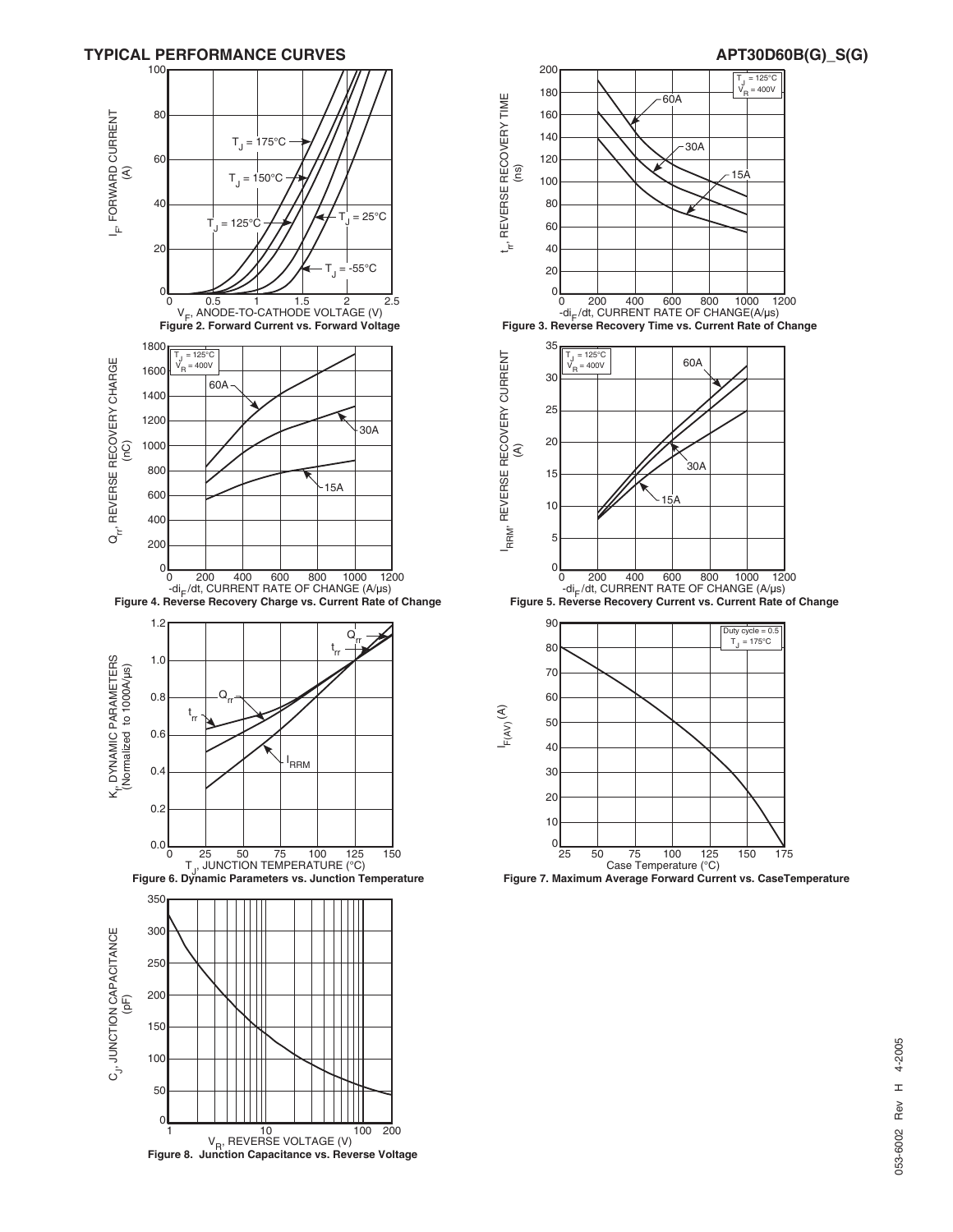

**Figure 10, Diode Reverse Recovery Waveform and Definitions**







# **D**<sup>3</sup>PAK Package Outline